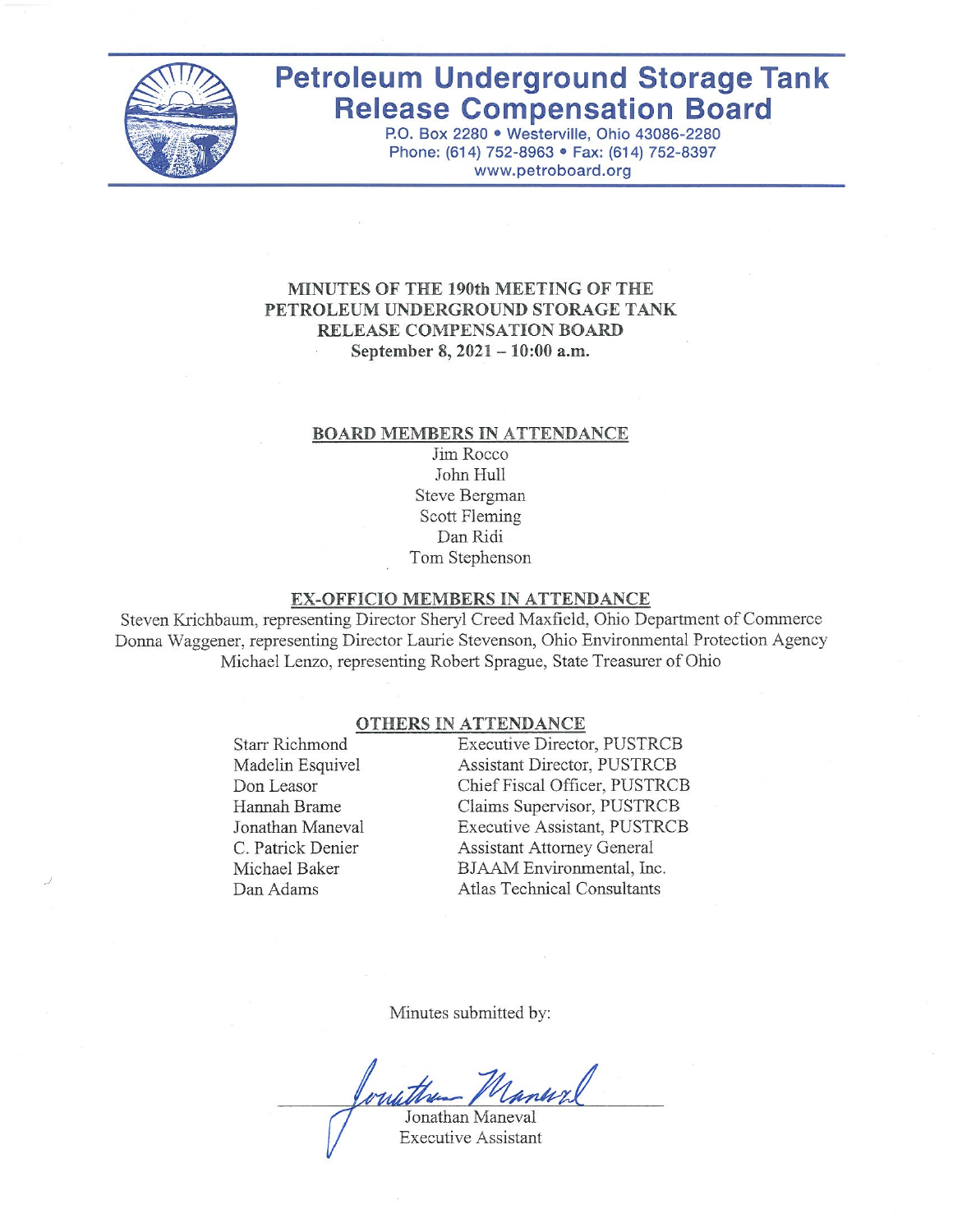# Call to Order:

Chairman Rocco convened the one hundred ninetieth meeting of the Petroleum Underground Storage Tank Release Compensation Board on Wednesday, September 8, 2021.

The following members were in attendance: Jim Rocco; Steve Bergman; Scott Fleming; John Hull; Dan Ridi; Tom Stephenson; Steven Krichbaum, representing Director Sheryl Creed Maxfield, Ohio Department of Commerce; Donna Waggener, representing Director Laurie Stevenson, Ohio Environmental Protection Agency; and Michael Lenzo, representing Robert Sprague, State Treasurer of Ohio.

The following members were not in attendance: Don Bryant and Larry Burks.

Chairman Rocco announced that Mayor Ron Falconi, the representative of local governments, had resigned from the Board and noted two members are awaiting reappointment by Governor DeWine.

# Minutes:

Chairman Rocco asked if there were any comments or questions regarding the minutes from the June 9, 2021 Board meeting and there were none. Vice-Chairman Hull moved to approve the minutes and Mr. Bergman seconded. A vote was taken and Ms. Waggener and Messrs. Bergman, Fleming, Hull, Ridi, Stephenson, Krichbaum, Lenzo, and Rocco were in favor. Mr. Stephenson abstained. The minutes were approved as presented.

# Election of Officers and Committee Member Appointments:

Chairman Rocco requested motions from the floor for the nomination of officers for the upcoming year. Mr. Stephenson made a motion to re-elect Jim Rocco as Board Chair and John Hull as Vice-Chair. Mr. Bergman seconded. Hearing no other nominations, a vote was taken and all were in favor. The motion passed. Mr. Rocco will remain as Chair and Mr. Hull will remain as Vice-Chair.

# Finance and Rules Committee Appointments

Chairman Rocco stated that the Chair and Vice Chair serve on both the Finance and Rules Committees. The Chairman then appointed Mr. Stephenson and the designee from the State Treasurer's Office to serve on the Finance Committee. He appointed Messrs. Bergman, Fleming, and the Designee from the Department of Commerce to serve on the Rules Committee.

# 2022 Meeting Dates

Chairman Rocco set the following meeting dates: January 12, February 9 (tentative), March 16, June 8, September 14, and November 30, 2022. All meetings will begin at 10:00 a.m.

# BUSTR Report:

Chairman Rocco called upon Steven Krichbaum, Bureau Chief, to present the Bureau of Underground Storage Tank Regulations' (BUSTR) report.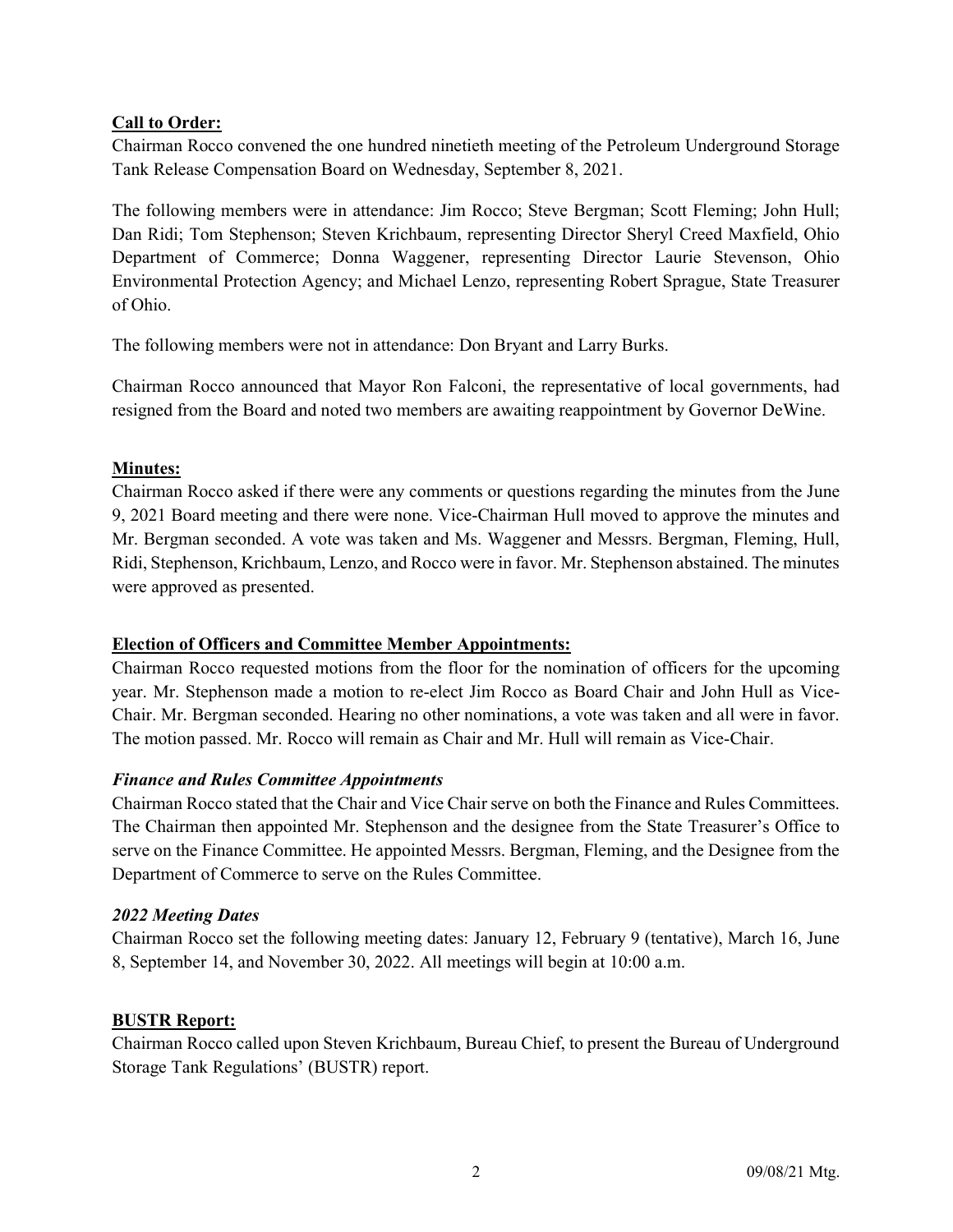Mr. Krichbaum stated that BUSTR has a number of position openings including a corrective actions supervisor position, two underground storage tank (UST) inspector positions, and the position he held earlier in the year. He said they are working with the Department of Commerce to fill the vacancies but noted the process of posting and hiring has been delayed due to multiple bureaus trying to move hires through the system.

Mr. Krichbaum said the Bureau is planning to use \$50,000 of grant monies to perform 42 responsible party searches in the coming year. He explained that responsible party searches are used to identify the parties needing to perform cleanup work.

Mr. Krichbaum said BUSTR employees come into the office once a week and work other days in a teleworking environment. He said the staff is staying productive and the number of environmental reports being reviewed is good. He said inspectors are out in the field and the staff are keeping up with public records requests and things of that nature.

Mr. Krichbaum reported that the two-year UST grant, which funds the inspection side of the program, was recently approved by the federal Office of Underground Storage Tanks. He noted that the funding amount approved was similar to the previous grant. He said the LUST (Leaking Underground Storage Tank) grant funding used to fund the salaries of the environmental coordinators came through with no problems.

Mr. Krichbaum said BUSTR's staff is keeping up with required in-house training. He mentioned that BUSTR plans to offer training to customers and stakeholders but the timing of it is uncertain due to COVID-19. He said they intend to conduct UST installer and inspector courses and also offer a continuing education course for existing UST inspectors when the timing is right.

Mr. Krichbaum stated that an update to BUSTR's main core database known as OTTER (Ohio Tank Tracking & Environmental Regulations) is needed and they are awaiting support from the Department of Commerce IT section to look at it. He explained that much of BUSTR's processes go through the database and noted it handles registration records, compliance inspections, and environmental files.

Mr. Krichbaum stated that Ohio's tank population is around 21,000 with approximately 3,400 owners and a little over 7,000 facilities. He said there are over 2,100 active releases and around 1,700 active closures. He said a little over 31,500 no further actions (NFAs) have been issued through the life of the program.

# Financial Reports:

Chairman Rocco called upon Don Leasor, Chief Fiscal Officer, to present the financial reports.

# Audit Update

Mr. Leasor stated that he anticipates the auditors to begin their in-house portion of the audit in early October. He said the audited financial statements are due to the Auditor of State by December 31, 2021, and ideally the audited financial statements will be presented at the Board's November meeting in order to meet the December 31 filing deadline.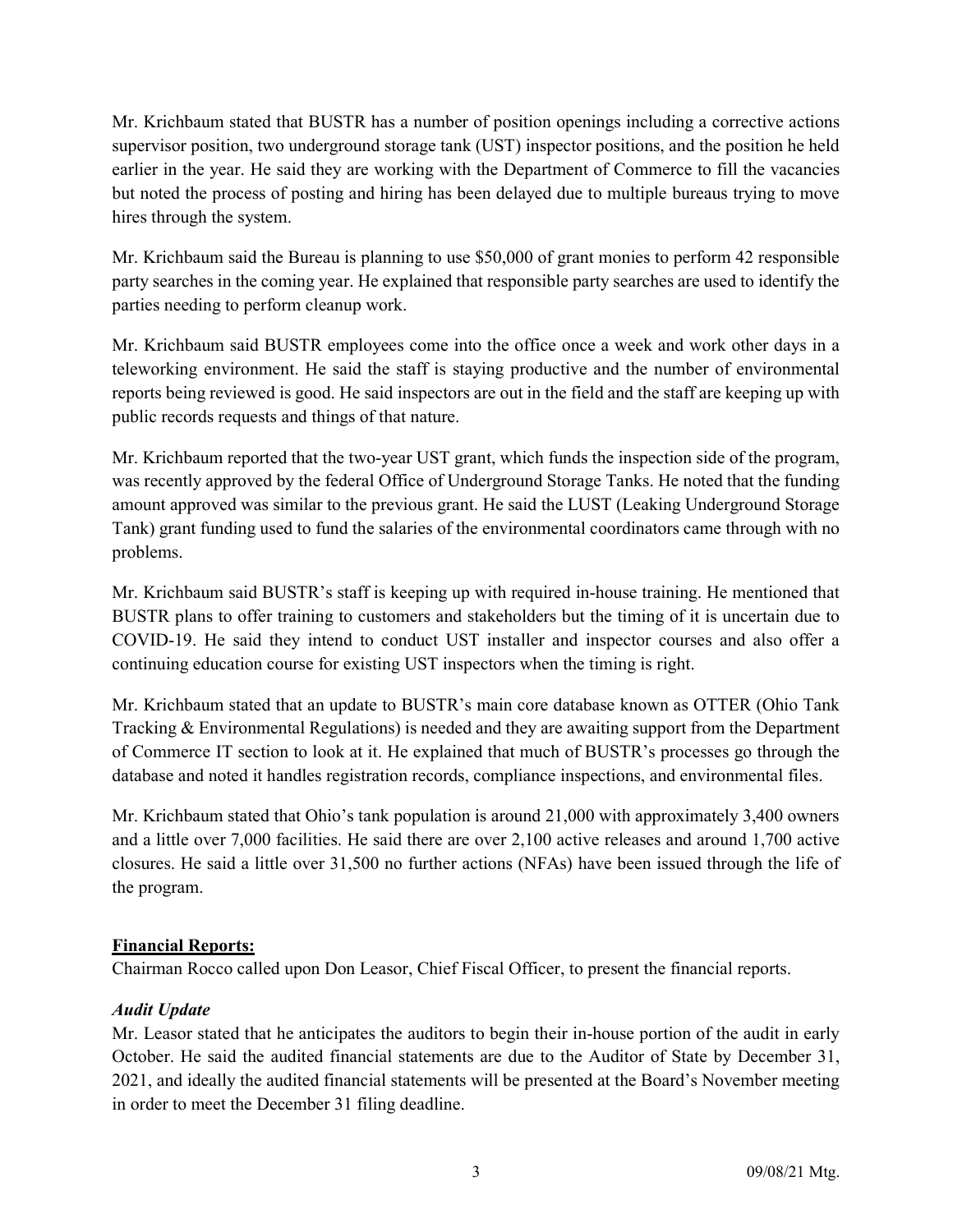# May, June, and July Financials

Mr. Leasor said the May, June, and July financials were emailed to each member. He said he would be discussing the July 2021 financial report.

Mr. Leasor reported that, as of September 7, 2021, the unobligated account balance was \$18.1 million. He said this amount includes \$4.1 million in STAR Ohio and the custodial account, and \$14 million invested in U.S. treasuries and U.S. agency callable bonds. He said the obligated account balance for the payment of claims is just under \$7.1 million.

Mr. Leasor said tank revenues would be discussed as part of his fee statement statistics report.

Mr. Leasor reported that, as of July 31, expenses should be about 8.3% of the amounts budgeted for the fiscal year. Mr. Leasor said the claims expense for the month of July was \$4.16 million, which included the third of four payments to BP in accordance with the release and settlement agreement authorized by the Board in November of 2019. He said since July 1, 2021, a total of \$4.9 million had been paid for claims for fiscal year 2022. He noted this amount is 41% of the \$12 million obligated by the Board for the payment of claims for fiscal year 2022.

Mr. Leasor reported that operating expenses for the month of July were about \$155,700. He said expenses for office supplies was 11.8% of the amount budgeted. He noted this expenses includes the payment for offsite file storage from the fourth quarter of fiscal year 2021 and a two-year renewal for antivirus security software. He reported that the legal and professional expenses were 9.8% of the amount budgeted and noted that these expenses include fees for the Assistant Attorney General's services from the fourth quarter of fiscal year 2021. He said all other expenses are at or below where they should be at this time in the fiscal year.

# Fee Statement Statistics

Mr. Leasor said as of August 31, 2021, the per-tank fees collected for the current program year 2021 were \$7.9 million, which represents 95% of the billed amount. He said that between July 1 and August 31, 2021, approximately \$64,000 was collected for prior years' fees, net of refunds of \$5,200.

Mr. Leasor said, for program year 2021, a total of 15,246 tanks were billed at the standard deductible (\$55,000) per-tank fee and 5,389 tanks were billed at the reduced deductible (\$11,000) per-tank fee. Mr. Leasor said as of August 31, 2021, fees had been paid at the standard deductible rate for 14,240 tanks and at the reduced deductible rate for 5,277 tanks. He said fees for a total of 19,517 tanks had been paid by 2,921 owners. He said this compares to fees being paid for 19,614 tanks by 2,971 owners for the same period of time in the prior year.

Mr. Leasor said, for the program year ended June 30, 2021, fees had been paid for a total of 20,278 tanks by 3,099 owners.

Mr. Leasor said the \$7.98 million collected to date represents 95.6% of the \$8.34 million budgeted for program year 2021. He said so far, for program year 2021, 96.8% of the fees had been received for the 20,160 tanks budgeted.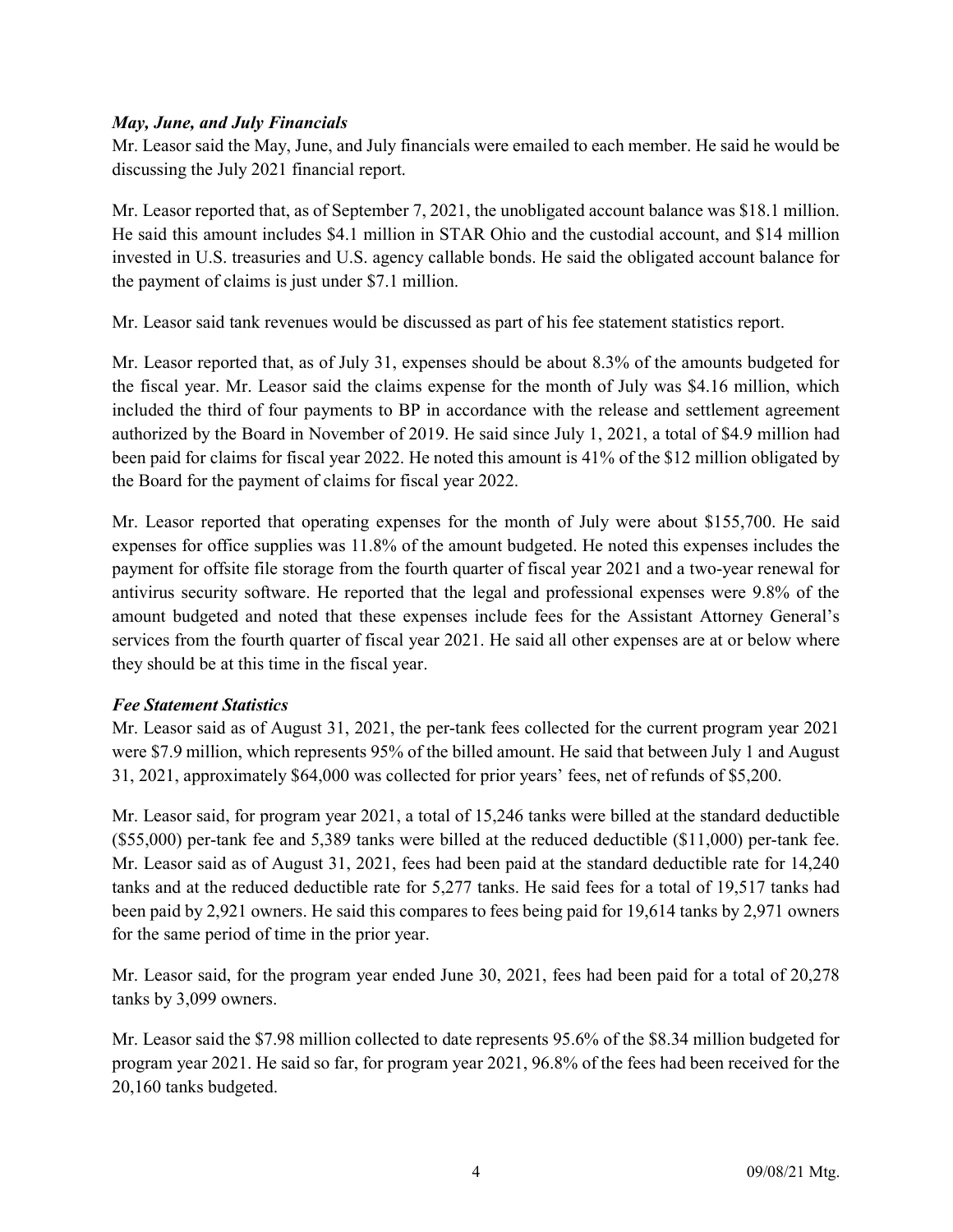# Compliance and Fee Assessment Report:

Chairman Rocco called on Madelin Esquivel, Assistant Director, to present the compliance and fee assessment report.

Ms. Esquivel explained that she would be reporting statistics shown in the program year 2021 column, which represents information from July 1 through August 31, 2021. She pointed out that information for the previous program year is shown in the column to the right. She reported that, as of August 31, 2021, refunds totaling \$5,210 had been paid to 11 owners for program year 2021 and noted the amount of pending refunds totals \$1,485,342. She said \$1,000 of pending refunds was used to offset outstanding fees. She said as of August 31, 2021, the fees collected by the Attorney General's Office and Special Counsel less collection costs totaled \$21,239. She reported that since July 1, 2021, outstanding fees for 120 accounts totaling \$417,050 had been certified to the Attorney General's Office for collection. She noted the fees certified consisted of program year 2020 fees that were unpaid as well as fees for other years that were identified as unpaid.

Ms. Esquivel reported that three Orders Pursuant to Law were under appeal and said information to support the objections is expected. She stated that one Determination to Deny a Certificate of Coverage is under appeal. She said that more information concerning the appeal had been received and is under review.

Ms. Esquivel stated that no Ability to Pay Applications are pending review. The Ability to Pay program allows former UST owners experiencing financial difficulty to apply for and receive a determination of their ability to pay delinquent fees.

Ms. Esquivel reported that, as of September 1, 2021, Certificates of Coverage had been issued to 2,218 owners for program year 2021. She said there are 696 Applications for Certificates of Coverage currently being processed and six unresolved Pending Denials. She noted that no Determinations to Deny a Certificate of Coverage had been issued for program year 2021.

Ms. Esquivel stated that there are 37 uncashed refund checks totaling \$32,738. She said there are 14 owners with pending refunds totaling \$62,606 to whom letters have been sent notifying them that more information is needed before their refund may be issued. She said there are 36 owners with pending refunds totaling \$61,345 for which information had been requested through two notifications, but no responses have been received. She noted that the files are closed out if there is no response to the second request and they are not counted in the amount of pending refunds.

Ms. Esquivel pointed out for program year 2020, the refunds paid and refunds used to offset outstanding fees totaled \$193,841. Chairman Rocco asked why only 14 refunds were paid in 2021 versus the 234 paid in 2020. Ms. Esquivel explained that program year 2021 began July 1, 2021, and the number reflects refunds paid in the two months of July and August.

# Claims Reports:

Chairman Rocco called on Hannah Brame, Claims Supervisor, to present the claims reports.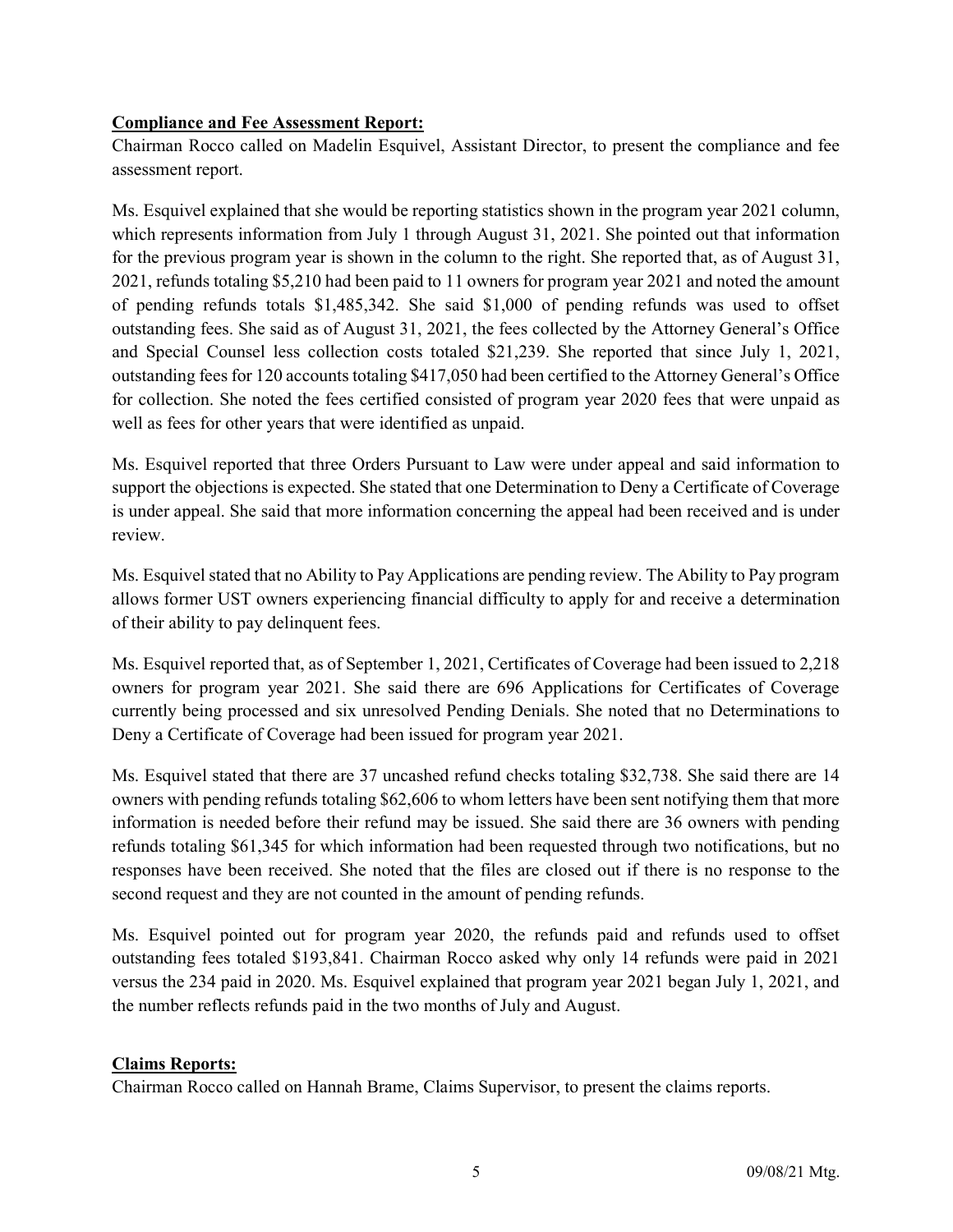Ms. Brame reported, as of September 1, 2021, the total maximum liability of in-house open claims is approximately \$10.1 million. She said using the claim payout ratio of 78%, which is the average ratio of the past five years, the anticipated payout of unpaid in-house claims is about \$7.9 million.

Ms. Brame reported, as of September 1, 2021, a total of 524 claims with a total face value above the deductible amount were pending review. She reported that the staff is currently reviewing claims received prior to July 2021. She stated that 29 claim settlement determinations were under appeal, as of September 1, 2021. She explained that these appeals pertain to only eight release sites, as multiple appeals pertain to three of the eight sites. She said of the 29 settlement determinations under appeal, the staff is waiting for information to support the appeals for 18 of the appealed determinations and additional information provided is under review for five appeals. She said for the remaining six appeals, a settlement agreement has been reached and the parties are working through the language in that agreement. She commented that since the previous meeting, four claim settlement appeals were closed and one new claim settlement appeal was received.

Ms. Brame stated that, as of September 1, 2021, a total of 73 claims were received and a total of 100 claims were settled thus far this program year. She said the average payout per claim application this program year is \$11,572 and the average claim payout is 84.5% of the net claim value (face value – deductible). She noted that on average 12.8% of the claim face value was disallowed.

Ms. Brame reported so far for program year 2021, a total of 11 eligibility applications were received and 28 eligibility determinations were issued. She said of these eligibility determinations, 19 were approved and nine were denied. She said the reasons for denial included four for late filing of the applications, three for no valid Certificate of Coverage, one for out-of-compliance USTs, and one for no corrective actions being required by BUSTR. She said as of September 1, 2021, a total of 98 eligibility applications were open. She noted that 14 applications were unreviewable until the necessary reports are received and more information has been requested for four applications. She noted that, as of September 1, 2021, 14 eligibility determinations were under appeal. She said additional information is expected for 11 appeals and information for two appeals has been received and is under review. She said the remaining eligibility application under appeal will be resolved as part of the settlement with the associated claims. She noted that since September 1, 2021, four additional eligibility determinations were issued and more information was requested for one eligibility application.

Ms. Brame reported, as of September 1, 2021, a total of 18 cost pre-approval requests were received. She said the cost pre-approval requests included three requests for new remedial action plans; eight requests for annual costs for remedial action plans or free product recovery; one request for an interim response action requiring BUSTR approval; three requests for either Tier 3, monitoring or calibration plans; one cost exceedance notification; and two voluntary requests for cost pre-approval. She said as of September 1, 2021, a total of 15 cost pre-approval notifications had been issued and 34 cost preapproval requests were pending review. She commented that five additional cost pre-approval notifications were issued since September 1, 2021.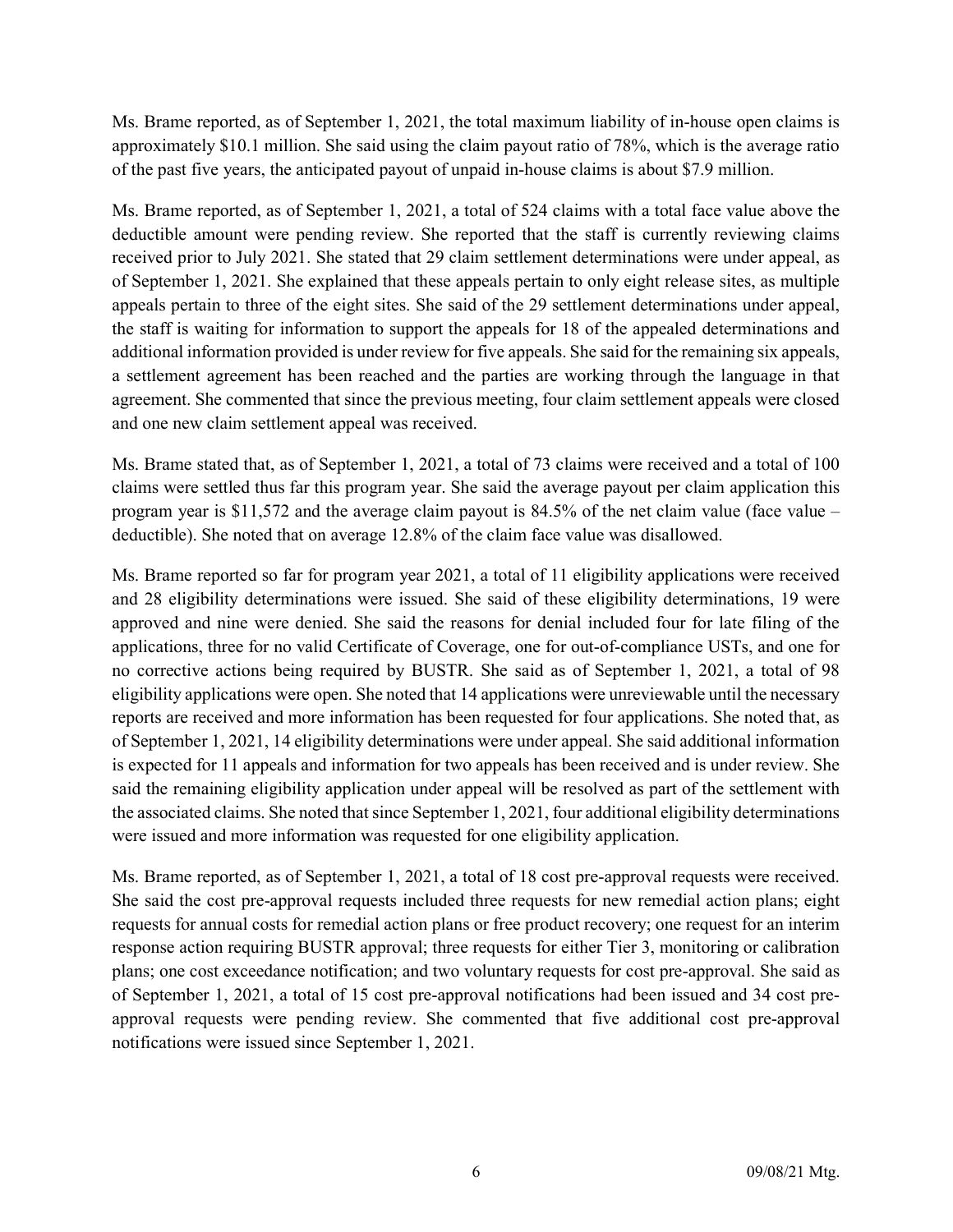#### New Business:

#### Personnel Compensation

Chairman Rocco stated that a statewide pay raise was given to employees in June 2021 and explained that the Board must approve the increase for the Board's Executive Director, Starr Richmond. He then requested a motion to approve a 3% salary increase for Starr Richmond, effective June 20, 2021. Vice-Chairman Hull so moved and Mr. Stephenson seconded. Chairman Rocco commented that Director Richmond has done a phenomenal job for the Board and it would not be what it is without her. A vote was taken to approve the salary increase and all members were in favor. The motion passed.

# Hardship Application

Chairman Rocco called upon Don Leasor, Chief Fiscal Officer, to present the hardship application.

Mr. Leasor stated that the Board's rule 3737-1-08 provides for an owner experiencing financial hardship to apply for hardship status with the Fund. He said granting hardship status allows for the acceleration of the review of the claims submitted by the owner. He noted that granting hardship status does not increase the amount of reimbursement to the tank owner. He stated that accelerating the review of the claim reduces the financial burden the owner would experience if the claims were reviewed and settled in the normal course of business. He said, once granted, the hardship status remains in effect for a two-year period and, at that time, the owner may reapply for hardship status.

Mr. Leasor stated that, in determining hardship status, the application and a minimum of two years of income tax records are reviewed. He said, in addition, a U.S. Environmental Protection Agency financial capacity test is used to evaluate the owner's cash flow and determine whether the owner is able to carry debt, in which case, the owner could finance the costs of corrective actions over time.

# Claim # 16065-0001/03/25/96, Owner – Lois Jeffers

Mr. Leasor said that Lois Jeffers and her deceased husband are the responsible persons for a release that was discovered in 1996 at 89 South Main Street in Fredericktown, Ohio. He said, although the site was sold in March of 2007, Mrs. Jeffers has continued the corrective actions at the site. He noted it is her tenth request for hardship status.

Mr. Leasor said that, to date, the Fund has reimbursed over \$536,000 for corrective actions for this release. He said, there are no claim applications currently pending review and the cost of corrective action work expected to be conducted over the next 24 months is estimated at \$70,000.

Mr. Leasor said Mrs. Jeffers is retired and her only source of income is her social security benefits of approximately \$23,000 annually and her reported household living expenses are just over \$23,000. He said her only asset is an individual retirement account worth \$6,000. He said that based upon the estimate of \$70,000 for corrective action costs for the next 24 months exceeding her annual income, the Director is recommending the Board approve the application and grant hardship status to Mrs. Jeffers. Vice-Chairman Hull so moved and Mr. Fleming seconded. A vote was taken and all members voted in the affirmative. The motion passed.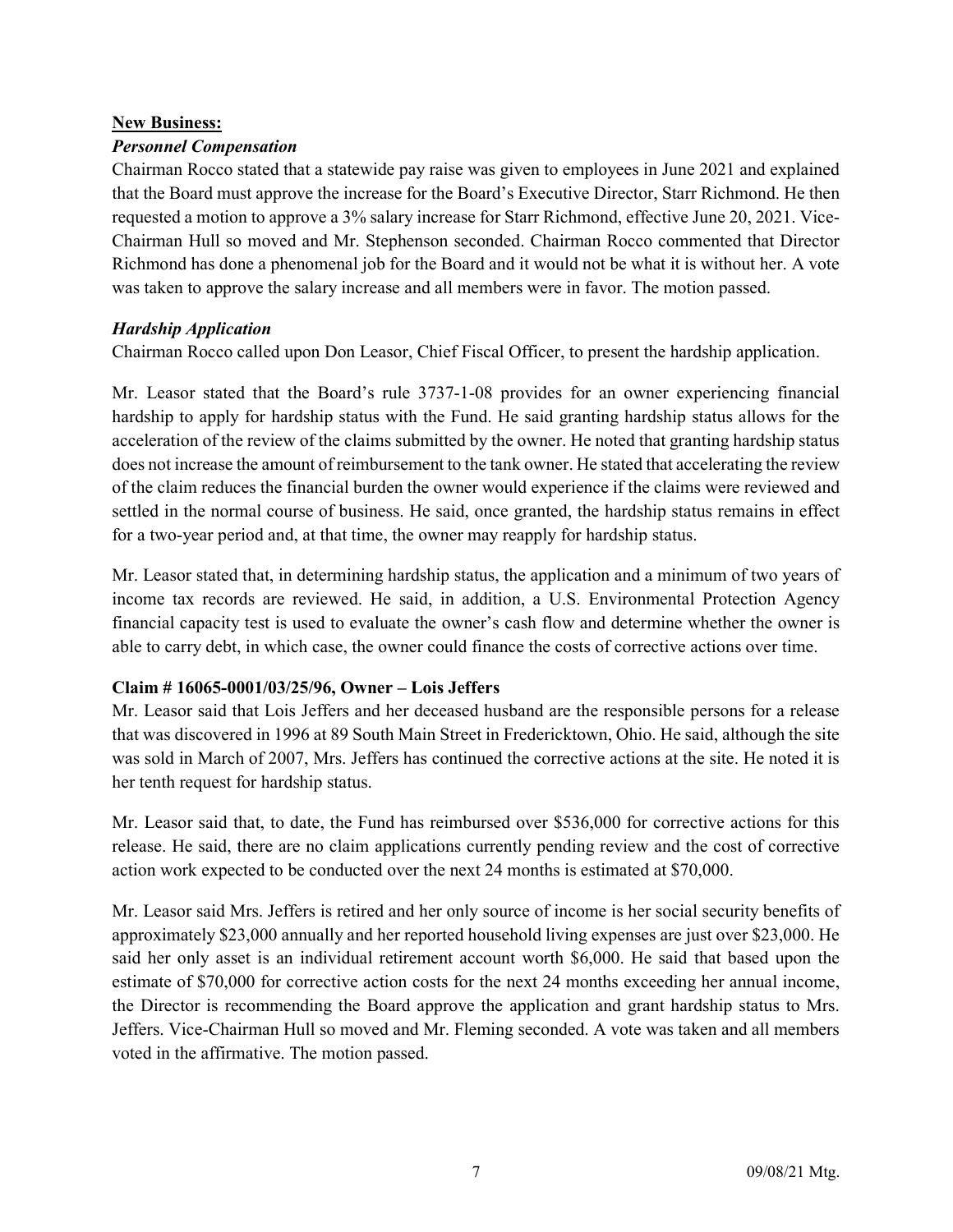# Certificates of Coverage – Ratifications:

Chairman Rocco called on Madelin Esquivel, Assistant Director, to present the lists of owners who have either been issued or denied a Certificate of Coverage for ratification by the Board.

Ms. Esquivel said the process used to review the fee applications and issue or deny a Certificate of Coverage includes a review for completeness to determine full payment was received; financial responsibility for the deductible has been demonstrated; and the owner has certified with his signature that he is in compliance with the State Fire Marshal's rules for the operation and maintenance of petroleum underground storage tanks. She said if these requirements are met and if the tanks existed in previous years, a Certificate for the subject tanks has been issued to the owner in at least one of the prior two years, then a Certificate of Coverage is issued. She said if a Certificate has not been issued in one of the prior two years and the tanks existed during those years, the owner must comply with rule 3737-1-04.1 by demonstrating the tanks are in compliance with the Fire Marshal's rules for the operation and maintenance of USTs.

Ms. Esquivel stated that, if the requirements are met, a Certificate is issued. She said if the requirements are not met, the Certificate is denied. She explained that if the Certificate is denied, the owner is provided with an opportunity to appeal the denial. She said that, throughout the denial process, the Board's staff works directly with the owner to resolve any deficiencies. She stated that all processes within the Board's rules and Revised Code were followed to make a determination to issue or deny the Certificates of Coverage.

Ms. Esquivel requested the Board ratify the Director's actions with respect to the issuance of the program year 2020 Certificates of Coverage for the 87 owners of the 878 facilities included on the program year 2020 Certificates issued list.

Vice-Chairman Hull moved to ratify the issuance of the 2020 Certificates of Coverage for the facilities listed. Mr. Fleming seconded. A vote was taken and all members were in favor. The motion passed.

Ms. Esquivel requested the Board ratify the Director's actions with respect to the denial of the program year 2020 Certificates of Coverage for the 271 tanks located at the 96 facilities included on the program year 2020 Certificates denied list.

Vice-Chairman Hull moved to ratify the denial of the 2020 Certificates of Coverage that were listed. Mr. Bergman seconded. A vote was taken and all members were in favor. The motion passed.

Ms. Esquivel requested the Board ratify the Director's actions with respect to the issuance of the program year 2021 Certificates of Coverage for the 2,219 owners of the 3,421 facilities included on the program year 2021 Certificates issued list.

Vice-Chairman Hull moved to ratify the issuance of the 2021 Certificates of Coverage for the tanks listed. Mr. Fleming seconded. A vote was taken and all members were in favor. The motion passed.

Ms. Esquivel stated that no determinations denying a program year 2021 Certificate of Coverage had been issued since the June meeting.